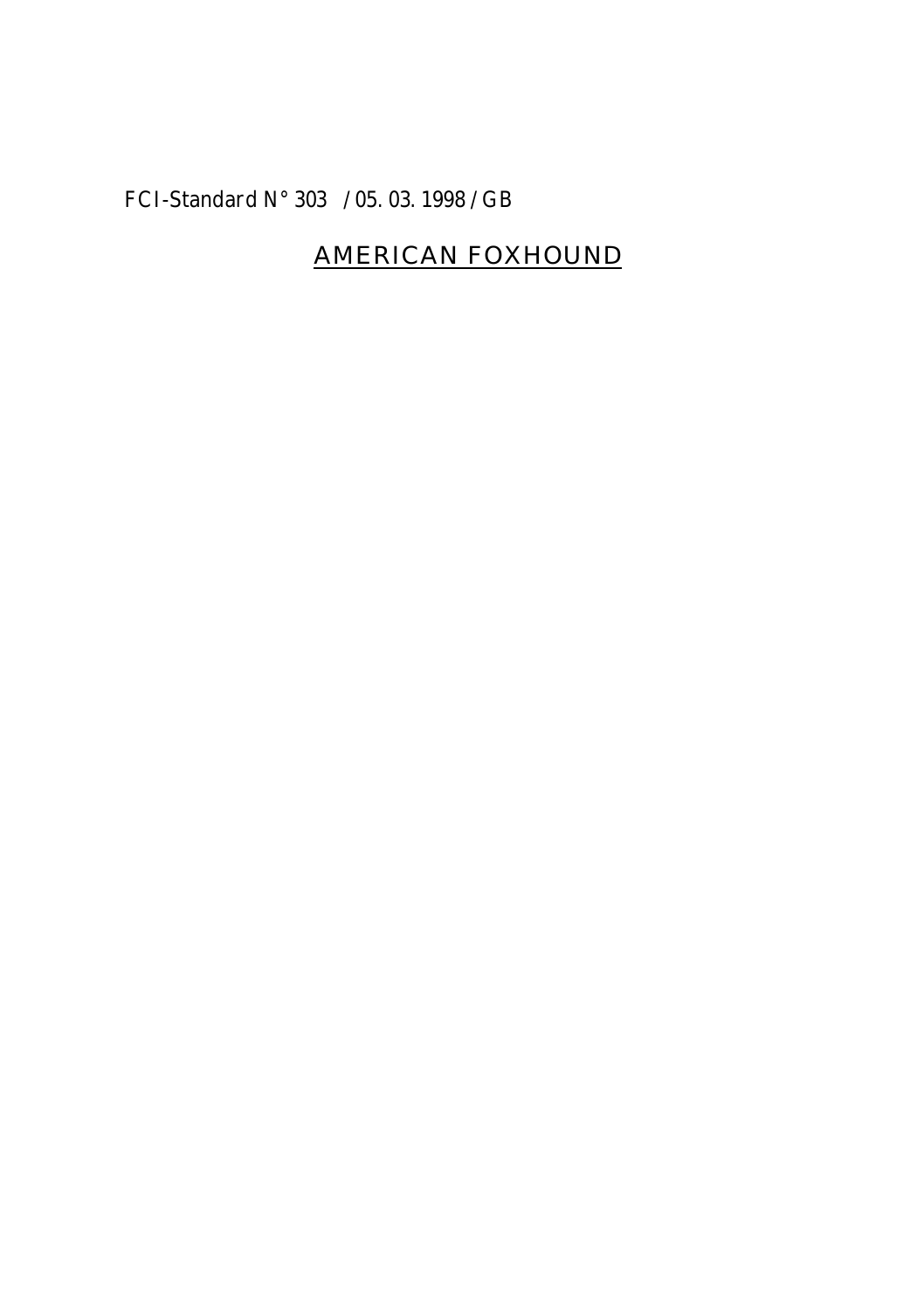ORIGIN : U.S.A.

## DATE OF PUBLICATION OF THE ORIGINAL VALID STANDARD : 02.11.1979.

### UTILIZATION : Hound.

CLASSIFICATION F.C.I. : Group 6 Scenthounds and related breeds. Section 1.1 Large-sized hounds. With working trial.

**HEAD** : Should be fairly long, slightly domed at occiput.

CRANIAL REGION : Skull : Broad and full. Stop : Moderately defined.

#### FACIAL REGION :

Muzzle : Of fair length, straight and square-cut.

Eyes : Large, set well apart, soft and houndlike; expression gentle and pleading. Colour brown or hazel.

Ears : Set on moderately low, long, reaching when drawn out nearly, if not quite, to the tip of the nose; fine in texture; fairly broad, with almost entire absence of erectile power; setting close to the head with the forward edge slightly inturning to the cheek; round at tip.

NECK : Rising free and light from the shoulders, strong in substance, yet not loaded, of medium length. The throat clean and free from folds of skin, a slight wrinkle below the angle of the jaw, however, is allowable.

### BODY :

Back : Moderately long, muscular and strong.

Loins : Broad and slightly arched.

Chest : Should be deep for lung space, narrower in proportion to depth than the English Hound, 28 inches girth (71 cm) in a 23-inch (58 cm) hound being good.

FCI-St n° 303/05. 03. 1998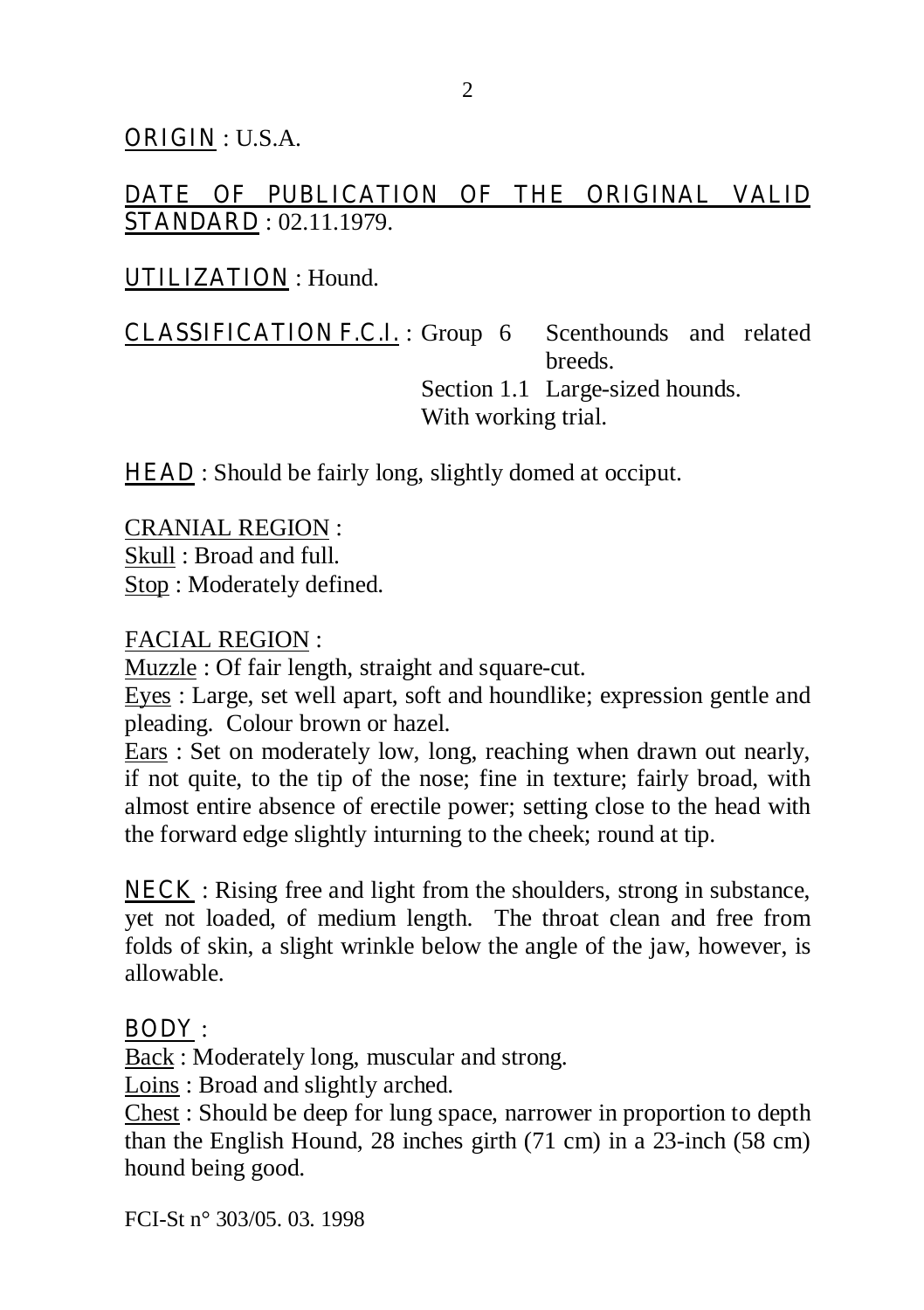Ribs : Well sprung; back ribs should extend well back. Flank : A three-inch (7,6 cm) flank allowing springiness.

TAIL : Set moderately high; carried gaily, but not turned forward over the back; with slight curve; with very slight brush.

## LIMBS

FOREQUARTERS : Forelegs straight, with fair amount of bone. Shoulders : Sloping, clean, muscular, not heavy or loaded, conveying the idea of freedom of action with activity and strength. Pasterns : Short and straight. Forefeet : Foxlike. Well arched toes, strong nails, pads full and hard.

### HINDQUARTERS :

Hips and thighs : Strong and muscled, giving abundance of propelling power.

Stifles : Strong and well let down.

Hocks : Firm, symmetrical and moderately bent.

Hindfeet : Close and firm.

## **COAT**

HAIR : Close, hard hound coat of medium length.

COLOUR : Any colour.

## HEIGHT :

Dogs should not be under 22 or over 25 inches (56-63,5 cm). Bitches should not be under 21 or over 24 inches (53-61 cm), measured across the back at the point of the withers, the hound standing in a natural position with his feet well under him.

FAULTS : Any departure from the foregoing points should be considered a fault and the seriousness with which the fault should be regarded should be in exact proportion to its degree and its effect upon the health and welfare of the dog.

• Skull very flat, narrow across the top; excess of dome.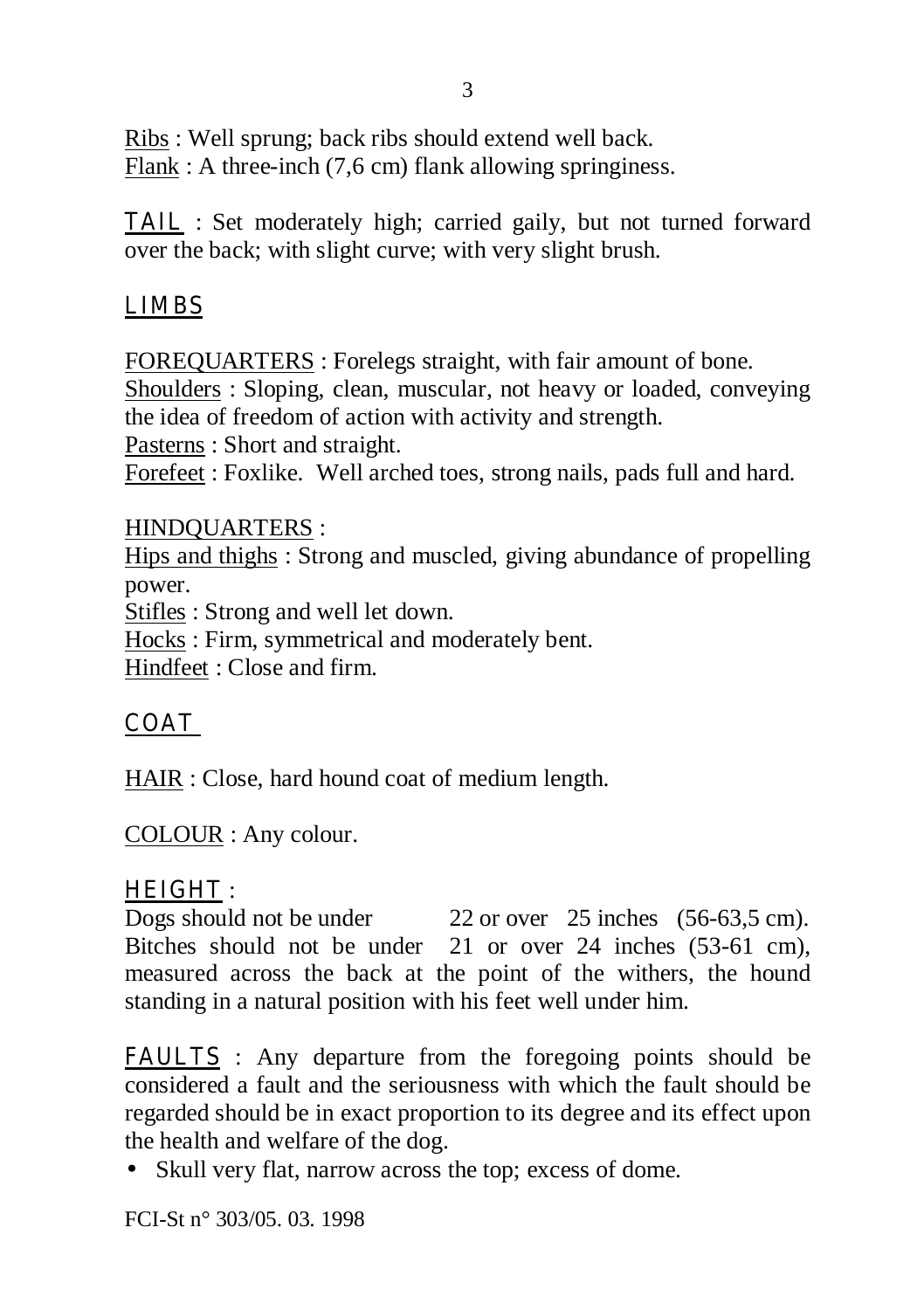- Roman-nosed, or upturned, giving a dish-face expression.
- Muzzle long and snipey, cut away decidedly below the eyes, or very short.
- Eyes small, sharp and terrierlike, or prominent and protruding.
- Ears short, set-on high, or with a tendency to rise above the point of origin.
- Neck thick, short, cloddy, carried on a line with the top of the shoulders. Throat showing dewlap and folds of skin to a degree termed throatiness ».
- Back very long, swayed or roached back.
- Loins flat, narrow.
- Chest disproportionately wide or with lack of depth.
- Ribs flat.
- Tail long. Teapot curve or inclining forward from the root. Rat tail. Entire absence of brush.
- Forelegs crooked.
- Shoulders straight, upright.
- Out at elbow.
- Carpus knuckled over forward or bent backward.
- Cowhocks or straight hocks.
- Feet long, open or spreading.
- Lack of muscle and propelling power.
- Coat short, thin, or of a soft quality.